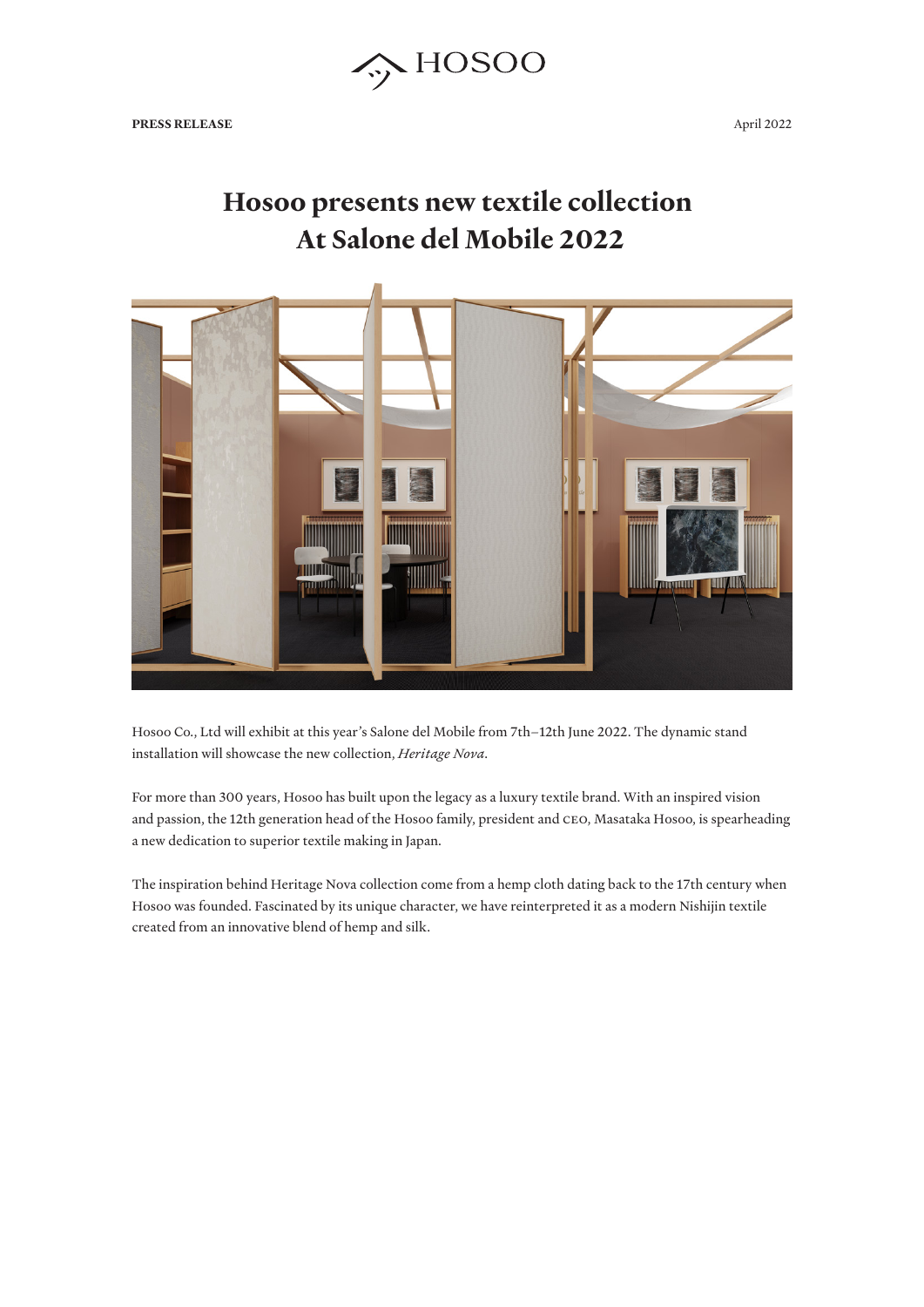

A Selection from the Heritage Nova Collection (top left clockwise): Flux, Dreamscape, Matrix, Respose

The Heritage Nova collection embodies unparalleled beauty realized through an encounter between silk and hemp. Hemp, which has been used in Shinto rituals since ancient times. When soaked in water and exposed to sunlight, hemp turns white over time. The color white has been considered pure since ancient times because it represents the 'natural' state or the 'state of anticipation', where something is yet to be conducted. The material's colour resonates with the principles of Hosoo, which continually explores the future and marks a new phase in the history of textiles.

The history of hemp in Japan dates back 10,000 years. It is used both practically, in items such as knitted hemp textiles and ropes, and religiously as it was considered a sacred plant used to pay tribute to the gods. Today, research continues into rediscovering hemp as a material and to make it suitable for weaving on mechanical looms. In recent years, hemp has also become known for its sustainable properties due to its high biodegradability.

Due to hemp's complex properties, it is essential to combine it with other materials to create stable woven structures. Through our unrivalled high levels of craft and fine weaving techniques, coupled with the repetitive testing of materials, designs and blends, Hosoo has developed a harmonious balance of hemp and silk to create the Heritage Nova collection.

In the pursuit of advancing the potential use of hemp to a new generation, Hosoo is continuing to push the boundaries of textile making and weaving techniques for the future.

The twelve tactile textiles in the Heritage Nova collection feature intricate patterns and fine detailing, applying time-honoured Japanese three-dimensional weaving techniques. The unconventional collection represents a shifting state of consciousness, emphasising the relationship between 'here' and 'there'. Each contemporary textile has a complex structure and depth, superior in quality, distinctive in style and rich in texture. With a clear focus on craft and quality, the collection is manufactured at Hosoo's Kyoto workshop.